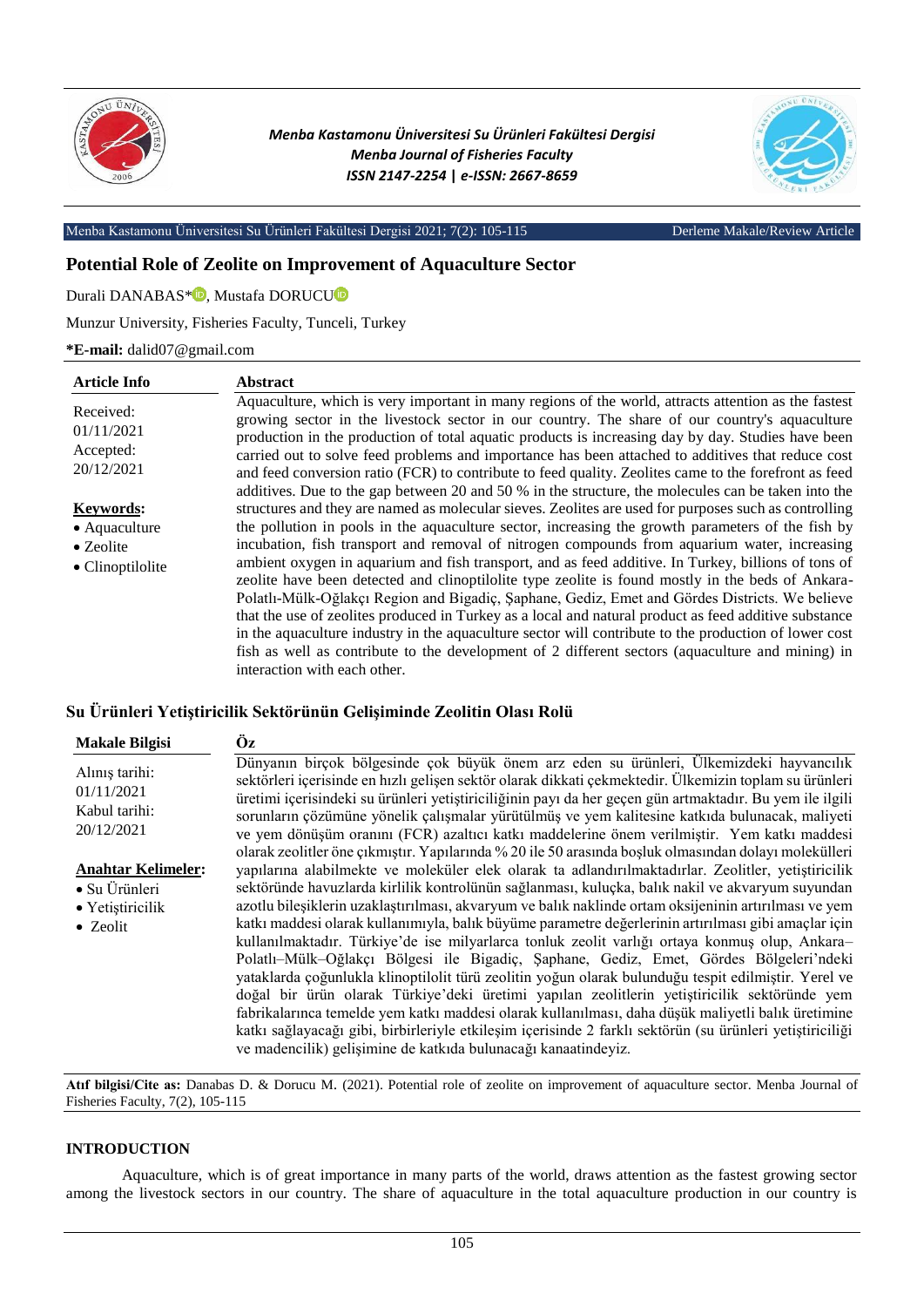increasing day by day. According to statistical data of TURKSTAT, while the total fisheries production in 2003 was 587715 tons, the aquaculture amount was 79943 tons with a rate of 13.6%. These amounts reached 785811 tons in 2020 and the share of aquaculture reached 421411 tons with a rate of 53.62% (TUİK, 2021). While the amount of products obtained by aquaculture increased each year, the rate of increase decreased after 2007. One of the most important reasons for this is the problems experienced in the supply and quality of feed and feed raw materials. Studies have been carried out to solve these problems and importance has been attached to some feed additives that will contribute to feed quality and reduce the cost and feed conversion ratio (FCR). Among these substances, zeolites came to the fore.

Zeolites, which are one of the important raw materials of recent years, as the word "boiling stone (This name was given because it explodes when heated)"; chemically known as "hydrated alumino silicates". Zeolites are hydrated aluminosilicates of alkali and alkaline earth metals with a crystalline structure and are in the frame silicates group. Despite some changes in the Si/Al ratios in the skeletal structure and the type and amount of cations they contain, they can be expressed with the general formula  $(M^+, M^{+2})$   $O.Al_2O_3.9SiO_2.nH_2O$ .  $M^+$  is an alkali cation, usually  $Na^+$  or  $K^+$ , rarely  $Li^+$ .  $M^{+2}$  is an alkaline earth cation and is usually  $Mg^{+2}$ ,  $Ca^{+2}$ ,  $Fe^{+2}$ , rarely  $Ba^{+2}$ ,  $Sr^{+2}$  (Leung, 2004; Anonymous I, 2006; Virta, 2014; Erdogan et al. 2019).

The smallest structural unit of any zeolite crystal is the  $SiO<sub>4</sub>$  and  $AlO<sub>4</sub>$  tetrahedras. Single and double ring secondary structure units and highly symmetrical parameters are formed by the combination of primary structure units formed by Si and Al tetrahedras. The zeolite skeleton with micropores emerges with the arrangement of these polyhedra and secondary structure units in three dimensions in different ways. These micropores, located between the polyhedra and the secondary structure units that connect them, combine with micro windows and form one, two or three-dimensional space systems and/or channels. The amount of space is between 20-50% of the total volume. The most important feature of zeolite minerals is these spaces, and the "molecular sieves" feature that is originated from liquid and gas molecules that can easily enter and displace these spaces, and alkaline earth ions (Mumpton, 1999; Leung, 2004; Anonymous II, 2006; Chowdhury et al., 2016).

Zeolites are of two types, natural and artificial. Today, more than 150 zeolite structures have been classified, of which about 40 are natural (the most common are analcim, cabazite, clinoptilolite, erionite, ferrierite, heulandite, laumontite, mordenite, and phillipsite), and about 110 are artificial (the most common synthetic zeolites, Zeolite A, X, Y, and ZMS-5) (Anonymous III, 2002; Virta, 2014). The most well-known of the natural type zeolites is "clinoptilolite" (Tepe et al., 2005). The molecular sieve structure of clinoptilolite and its absorption of a substance are given schematically in Figure 1. and the cation selectivity is as follows (Mumpton, 1999; Leung, 2004):

$$
Cs > Rb > K > NH^4 > Ba > Sr > Na > Ca > Fe > Al > Mg > Li
$$



**Figure 1**. Molecular sieve structure of a zeolite (sodalite) for an example and schematic representation of absorption of a substance (Leung, 2004)

The main physical and chemical properties of zeolites are; ion exchange, adsorption and its sieve structure, silica content, light color in sedimentary zeolites, lightness, pore structure of small crystals, have caused zeolites to be used in a wide variety of fields (Tepe et al., 2005).

## **Usage Areas of Zeolites**

Areas benefiting from zeolites, which have become an important industrial raw material in recent years, may be grouped under 5 main headings.

## **Use in Pollution Control**

*Soil Pollution Control:* It has been determined that the use of concrete type clays and clinoptilolite type zeolites together has a positive effect on the soil and soil stabilization of the landfills, and also contributes to the formation of soil with thinner lining material. At the same time, zeolite also acts as a filter by keeping harmful ions in the water that may leak from these areas (Anonymous IV, 2005). In addition, zeolite minerals can retain isotopes such as  $Sr_{90}$ ,  $Cs_{137}$ ,  $Co_{60}$ ,  $Ca_{45}$ , which are found in nuclear power plant wastes and are dangerous for environmental health. In this way, radioactive materials taken from wastewater are rendered harmless by being buried with zeolite minerals. For this purpose, clinoptilolite and mordenite are used because they are resistant to acids (Bish et al., 2003; Alp, 2005; Anonymous IV, 2005; Kibaroğlu, 2008; Gülen et al., 2012).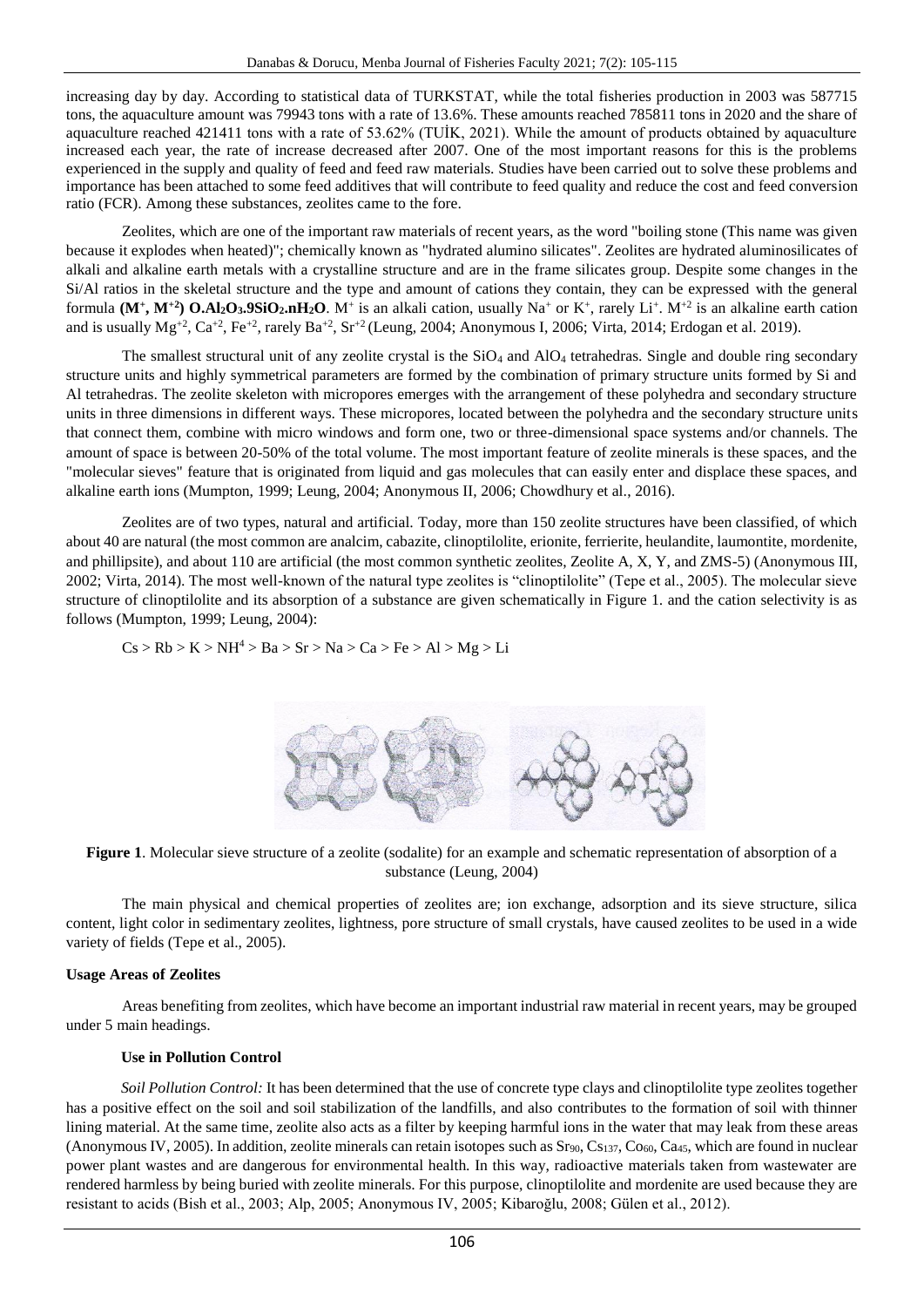*Air Pollution Control:* Oxygen-rich air can be provided by utilizing the adsorbing properties of zeolite minerals (Alp, 2005; Anonymous V, 2006; Anonymous VII, 2006; Kibaroğlu, 2008). In addition, they can be used for supplying oxygen with a purity of 60% in hospitals, increasing the oxygen ratio by reducing air pollution in small units (Aybal, 2001) and adsorbing the gases coming out of the chimneys of the facilities using oil and coal. For this purpose, artificial zeolite minerals, and mordenite, clinoptilolite, erionite and chabazite from natural zeolite minerals are used (Alp, 2005; Anonymous I, 2006; Kibaroğlu, 2008; Gülen et al., 2012).

*Water Pollution and Waste Water Control:* Zeolite minerals are used in cleaning the pollution caused by organic wastes in lakes, ponds and rivers, and in the purification of wastewater from heavy metals, especially with N compounds (Tarasevich et al., 1997; Mumpton, 1999; Aybal, 2001; Alp, 2005; Sarioglu, 2005; Anonymous VI, 2006; Anonymous VII, 2006; Sevgi et al., 2007; Kibaroğlu, 2008; Zorpas et al., 2008; Wang et al., 2008; Sprynskyy, 2009); in adsorption of oil on the water surface in marine environments (Anonymous I, 2006). However, they can be used to clean fish pond waters and increase the oxygen rate, to control possible pollution in live fish transport and to remove the hardness of drinking water (Anonymous VIII, 2000; Hargreaves and Tucker, 2004; Örgev and İnanç, 2004; Alp, 2005; Sarioglu, 2005; Anonymous IX, 2006; Kibaroğlu, 2008; Zorpas et al., 2008; Chowdhury et al., 2016).

# **Use in the Field of Energy**

In addition to petroleum and coal, energy needs are tried to be met from sources such as nuclear energy and solar energy, and natural zeolites are used in the conversion of these resources into energy.

*Obtaining Energy from Coal:* In this area, zeolites are used to produce the oxygen necessary for burning the coal underground and to clean the explosive nitrogen oxides and hydrocarbons, as well as  $SO_2$  formed during combustion. However, their use is not common.

*Purification of Natural Gases:* Zeolites have been used to remove CO<sub>2</sub> from polluted or impure natural gases since 1969 (Anonymous IV, 2005).

*Utilizing Solar Energy:* Zeolites are used as a heat exchanger in the transfer of solar energy due to their ability to exchange water depending on the temperature. Clinoptilolite and chabazite are used for heating and air-conditioning of small buildings (Anonymous IV, 2005; Anonymous I, 2006).

*Petroleum Products Production:* Natural zeolites, which provide important information in the exploration of oil and gas-containing fields and in the determination of paleoenvironment conditions, can be used in some special applications in oil and gas production and their refining. However, synthetic zeolites are preferred due to their higher adsorption capacity and higher pore diameters. Water and  $CO<sub>2</sub>$  are separated from natural gases using mordenite, chabazite and clinoptilolite. In addition, catalysts that can be used in petroleum refining from natural zeolites have been produced (Anonymous IV, 2005).

# **Usage in Mining and Metallurgy**

*Exploration of Mineral Deposits:* Zeolites, which are formed as a result of hydrolysis of volcanic materials, can be used in exploration as well as explaining the formation of ore deposits (Anonymous IV, 2005; Gülen et al., 2012).

*Metallurgy:* Waste waters resulting from mining and metallurgical activities containing some heavy metal cations that pose a danger to environmental health, can be treated by utilizing the cation exchange properties of natural zeolites (Anonymous I, 2006; Gülen et al., 2012).

# **Use in Agriculture and Animal Husbandry**

The purposes of using zeolite minerals in agriculture and animal husbandry are tried to be summarized below.

- 1. Fertilizer preparation (Reháková et al., 2004; Alp, 2005; Kibaroğlu, 2008),
- 2. Controlling the content of fertilizers and removing bad odours (Reháková et al., 2004; Alp, 2005; Kibaroğlu, 2008),
- 3. Enabling fertilizer savings by binding NH<sub>4</sub><sup>+</sup> in environments where zeolite minerals are present and enabling this compound to be used more effectively by plants (Alp, 2005; Kibaroğlu, 2008; Zorpas et al., 2008),
- 4. Delaying deterioration by providing hardening during storage in fertilizers, as it can absorb water molecules in the environment (Reháková et al., 2004; Alp, 2005),
- 5. Due to its high ion exchange and binding water molecules, it is mostly used for soil preparation and improvement in clay-poor soils (Dyer and White, 1999),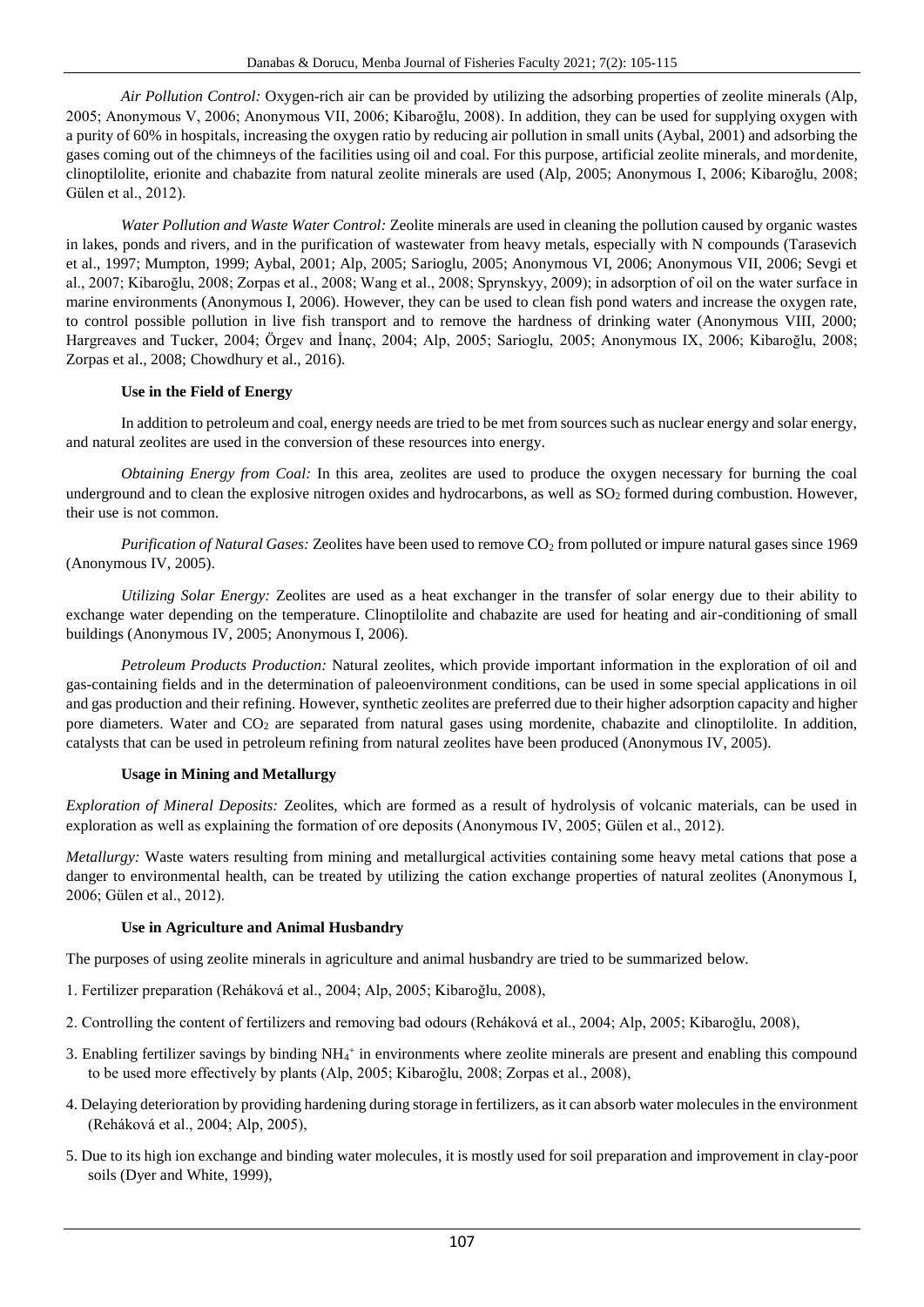- 6. Prevention of fungal diseases that may occur in plants due to excessive irrigation in agricultural lands (Anonymous VII, 2006; Zorpas et al., 2008),
- 7. Removal of pesticide residues in agricultural struggle due to its high ion exchange and adsorbing capacities (Anonymous II, 2006; Anonymous VII, 2006),
- 8. Increasing the pH values of acidic and volcanic soils (Anonymous IV, 2005; Glisic et al., 2008),
- 9. Allowing more steam pressure and higher temperature to be used in pelletizing animal feeds, reducing friction and ultimately increasing production with less energy use (Anonymous VII, 2006),
- 10. As it was started with a study conducted in Japan for the first time in 1965, by adding to cattle, ovine and poultry feeds, reducing the feed utilization rate, which is one of the important parameters in terms of aquaculture, and increasing the growth performance. (Aybal, 2001; Alp, 2005; Kibaroğlu, 2008; Zorpas et al., 2008),
- 11. Controlling the pollution caused by feed and faecal wastes and preventing diseases in animal shelters such as poultry houses, pens and barns (Elekoglu and Yalcin, 2005; Tepe et al., 2005; Leung et al., 2007; Gülen et al., 2012).

Zeolite tuffs, clinoptilolite and mordenite type zeolite minerals are generally used for the above-mentioned purposes (Mumpton, 1999; Anonymous VII, 2006).

# **Other Usage Areas**

*Paper Industry:* High gloss zeolite ores are increasingly used as filling material. Clinoptilolite-added paper is more tough than normal clay-added papers, can be cut easily, is lighter, and disperses ink less (Anonymous IV, 2005).

*Construction Industry:* Zeolithic tuff deposits are used as pozzolanic raw materials in many countries. Expanded zeolites have higher resistance to compression and abrasion, and expanded lightweight aggregates are produced. They are used as building blocks because they can be easily cut and processed and they are light (Mumpton, 1999; Anonymous IV, 2005).

*Health sector:* It is used as a brightening additive in clinoptilolite fluoride toothpastes, as a patented drug in the treatment of ulcers and diarrhea in Cuba, and as a powder in the treatment of cut-injured animals to prevent infection of the wound (Mumpton, 1999; Anonymous I, 2006). Natural phillipsite and certain synthetic zeolites have been found to be an effective means of removing NH<sup>4</sup> during hemodialysis of kidney patients (Mumpton, 1999)

*Detergent Industry:* Synthetic zeolites are used as additives instead of phosphate in detergents due to environmental pollution (Anonymous I, 2006).

*Storage and Transport of Fruits and Vegetables:* The effect of ethylene gas, which occurs during the collection of vegetables and fruits and causes deterioration, is minimized by coating the products with natural zeolite and can be stored for a longer period of time (Anonymous I, 2006).

*Icing Prevention:* Natural zeolites are used directly on the road or mixed into asphalt. Thus, both the environment is cleaned of chemical pollutants and damage to asphalt and vehicles such as salt is prevented (Anonymous I, 2006).

*Pellet Binders:* Zeolite (BRZ) allows more steam and higher heat to be used in pelletizing animal feeds, reducing friction and increasing production by 30% without the need for more energy (Anonymous VII, 2006).

Zeolite species are used for different purposes in aquaculture as well as in the feeding of different animal species.

# **Use of Zeolites in Aquaculture**

Zeolite minerals are mainly used for four purposes in aquaculture applications. These;

- 1. Ensuring pollution control in ponds,
- 2. Removal of nitrogenous compounds from hatching, fish transport and aquarium water,
- 3. Increasing the ambient oxygen in aquarium and fish transport,

4. Increasing fish growth parameter values by using it as a feed additive (Pond and Mumpton, 1984; Watten and English, 1985; Dryden and Weatherley, 1989; Mumpton, 1999; Aybal, 2001; Peyghan and Azary-Takamy, 2002; Ravendra et al., 2004; Alp, 2005; Tepe et al., 2005; Anonymous X, 2006; Anonymous XI, 2006; Anonymous XII, 2006; Kaiser et al., 2006; Töre, 2006; Kanyılmaz, 2008; Danabas, 2009, Danabas and Altun, 2009; Danabas and Altun, 2011; Aksu, 2016; Chowdhury et al., 2016).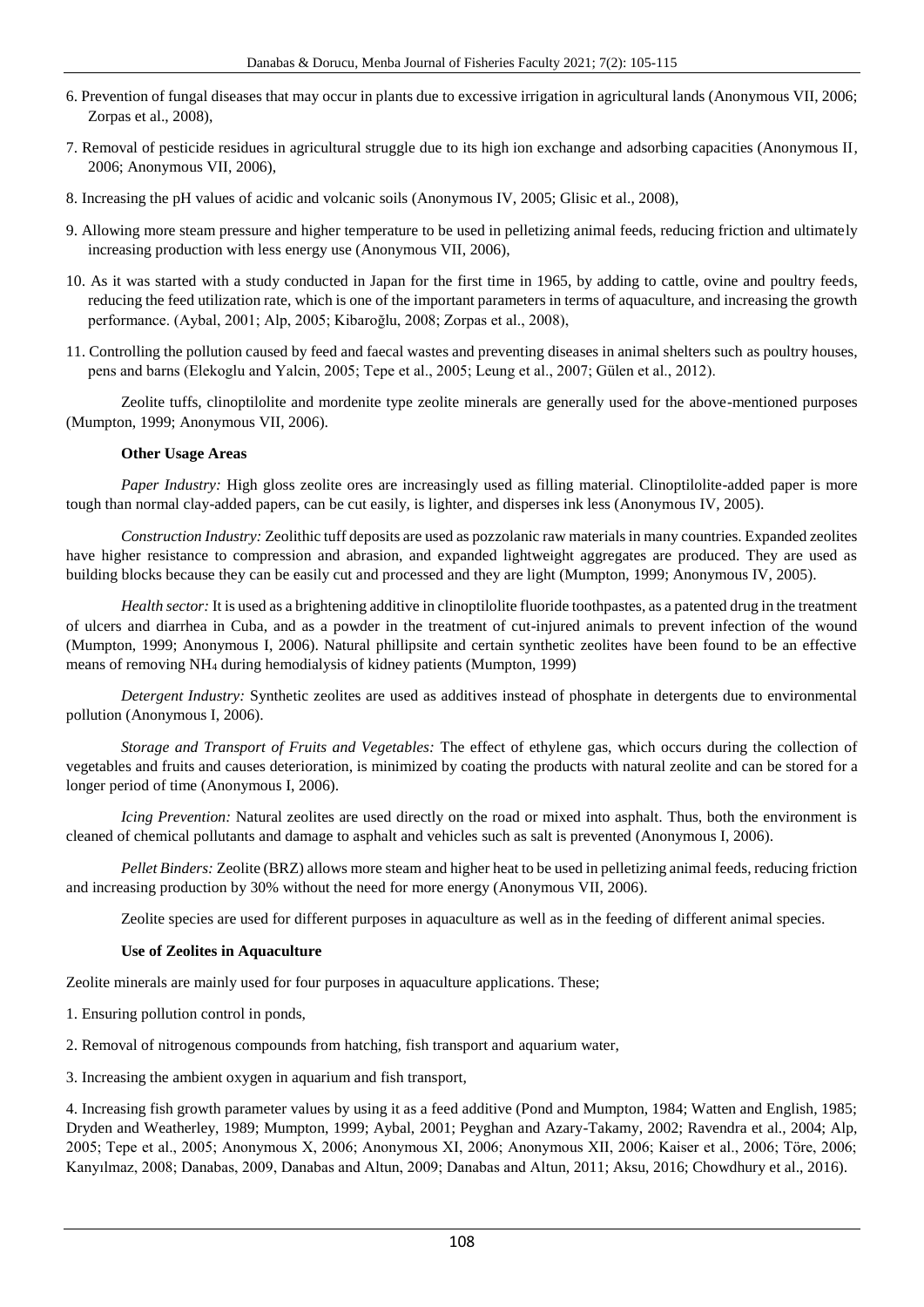Some of the studies carried out for these purposes are summarized below.

Water and/or waste water management becomes increasingly important issue worldwide for many animal culture as more as the aquaculture. Guo et al. (2013) reported that synthesized zeolite from coal fly ash and chemically modified zeolite (treated with MgO), respectively, were effective (up to 95% and 87%, respectively) for  $NH^{4+}$  removal of swine wastewater. However, Markou et al. (2014) used natural clinoptilolite to adsorb  $NH<sup>4+</sup>$  from poultry wastewater, in which the removal efficiency was about 9 mg N g1 $^{-1}$  of zeolite. Nutrient-enriched zeolites can be used to produce microbial biomass. For instance, Markou et al. (2014) used natural zeolite as a medium for the sorption of ammonia from wastewater, and subsequently as nitrogen releaser in cultures of *Arthrospira platensis*. Markou et al. (2015) reported that modified zeolite (treated with Ca[OH]2) was a significant adsorbent for PO<sup>4</sup> in synthetic wastewater, and subsequently a P source for the cultivation of green microalga (*Chlorella vulgaris*) and cyanobacterium (*A. platensis*).

The content of ammonium ions (NH4<sup>+</sup>) produced by fish metabolism is unfavourable for the fish culture including the fish breeding industry and requires frequent water change. Water pollution can be reduced by using zeolite materials capable of removing ammonium cations more efficiently than nitrifying bacteria used in biological filters (bacterial carriers). Skleničková et al. (2020) researched the three zeolite materials (Bear Blanked Clinoptilolite, Mordenite Manganese and Geopolymeric Zeolite A) in the breeding tanks of Koi carp for their ammonium cations exchange kinetics. The zeolite prolonged the water quality improvement without any negative effects. Because of zeolite Mordenite Manganese, water consumption can be decreased by almost 70 % in aquaria setting and by 40 % in fish-breeding conditions

Yu et al. (2020) used the lanthanum modified zeolite (La-Z) to adsorb chlortetracycline (CTC) from aquaculture wastewater and obtained 98.4% removal rate. Zeolites reduce ammonia and hydrogen sulphate levels in fish/shrimp lakes and increase fish/shrimp growth rates and population density (Anonymous VI, 2006; Tepe et al., 2005). In Far East Asia, zeolite is applied to shrimp ponds by sprinkling it on the water surface at a rate of approximately  $200 \text{ kg}$  ha<sup>-1</sup> every month. The purpose of this zeolite application is to remove halogen sulfide and carbon dioxide by absorption, and to remove ammonium from the environment at the end of ion displacements (Tepe et al., 2005). Both zeolite and biochar are sustainable alternatives of biomedia for nitrate removal (Paul and Hall, 2021).

Aksu (2016) studied the effects of natural zeolites clinoptilolite (0 (control), 1, 2, 4 and 8 g  $1^{-1}$ ) on some water quality parameters (water temperature, dissolved oxygen, pH, total hardness, ammonium, nitrite, nitrate, sulfate, phosphate, chlorine, fluorine, calcium, lithium, magnesium, potassium, sodium and bromine) and mortality rates in the crayfish (*Astacus leptodactylus* Eschscholtz, 1823) culture. In order to control the constant organic input to the experimental environment, 400 g crayfish  $(34.01\pm1.78 \text{ g})$  per m<sup>2</sup> were stocked in each tank and the zeolite was used by laying it on the ground. It was observed that there were statistical differences among the periods for all measured parameters (P<0.05). It was determined that there were statistical differences between the periods and groups for the analyzed parameters and mortality rates  $(P<0.05)$ . In terms of mortality rates at the end of the trial, it was determined that all crayfish in the Control and A Group died (100%), while the B (48.15%) and C (47.83%) Groups showed the lowest statistical mortality rates.

Kaiser et al. (2006) used clove oil and clinoptilolite (20 mg/l) during 48-hour transplant of *Haplochromis obliquidens*. In this study, they found the NH<sub>3</sub> concentration to be 360% higher in the group that clinoptilolite were used, compared to the group that did not use clinoptilolite.

Jain (1999), in his study to determine the toxicity of  $Pb(NO<sub>3</sub>)<sub>2</sub>$  and the protective effect of clinoptilolite in catfish (*Heteropneustes fossilis*), 20 mg  $1<sup>-1</sup>$  (for 12 days) and 60 mg  $1<sup>-1</sup>$  (for 35 days) Pb (NO<sub>3</sub>)<sub>2</sub> on fish was investigated by adding clinoptilolite at a rate of 50 mg l-1 . As a result, in the groups that did not add clinoptilolite, growth of fish, soluble protein, glycogen and ribonucleic acid (RNA) content in their livers decreased, but cholesterol levels increased. In the group with clinoptilolite added, all findings were found to be closer to the Control Group.

James et al. (2000) investigated the effects of 5 different clinoptilolite concentrations (0, 0.5, 2, 4 ve 8 g zeolit l<sup>-1</sup>) on the complete removal of Cu from the pond waters, added 2.14 mg l-1 Cu and growth of *Oreochromis mossambicus*, in their research for the 180 days. In the study, in the group with 0.5 g clinoptilolite added, the complete removal of Cu from the environment took 150 days, while it took 120 days in other groups added 2, 4 and 8 g. As a result, the group added 2 g of clinoptilolite gave the highest values in preventing the accumulation of Cu from body tissues, removing metal from pond water and body tissues, and improving the RNA:DNA (deoxyribonucleic acid) ratio and protein amount. Therefore, this ratio is expressed as the optimum ratio.

In the study conducted by Peyghan and Azary-Takamy (2002), 150 mg  $l<sup>-1</sup> NH<sub>3</sub>$  and 5, 8, 10, 15 and 20 g  $l<sup>-1</sup>$  clinoptilolite were added to the water of carp ponds, respectively. At the end of the experiment, the mortality rate in the first three application groups  $(5, 8, 10 \text{ g } 1^{-1})$  was determined as 100, 80 and 30%, respectively, while no death was observed in the other two groups. The differences among the experimental groups and the control group mortality rates were found to be statistically significant (P<0.05). In addition, no difference was found in serum alanine aminotransferase (ALT), alkaline phosphatase (ALP), aspartate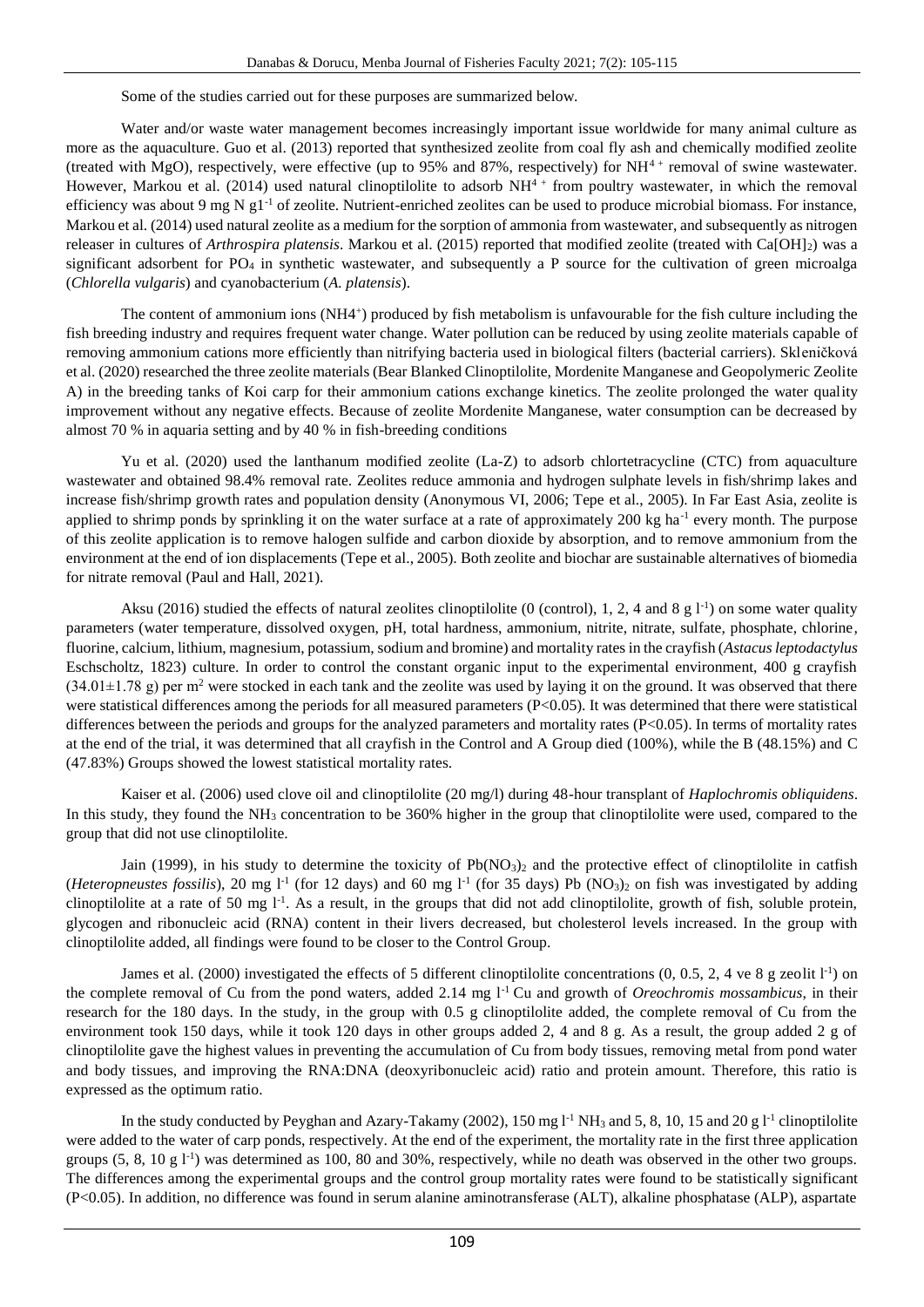aminotransferase (AST) and lactate dehydrogenase (LDH) levels in fish blood, and the cholesterol and urea levels of groups containing 15 and 20 g  $l^{-1}$  clinoptilolite and the Control Group was found to be statistically significant (P<0.05). Researchers have reported that clinoptilolite can be used in the prevention of acute  $NH<sub>3</sub>$  toxicity.

Ravendra et al. (2004), during the transportation of 3 common carp species (*Catla catla, Labeo rohita* and *Cirrhinus mrigala*) cultured in India, zeolite (0, 7, 14, 21 and 28 g l<sup>-1</sup>), tris-buffer (0.01, 0.02, 0.03 and 0.04 M), 2-phenoxyethanol (0. 0.09,  $0.13, 0.18$  and  $0.22$  ml  $1<sup>-1</sup>$  and oxyflov  $(0, 250, 500, 750$  and  $1000$  mg  $1<sup>-1</sup>$ ) were added and evaluated the effects of these substances on fish for 48 hours. 1500 fry  $(30.00\pm0.76$  mm total length (L) and  $410.00\pm7.66$  mg body weight (W)) were stocked in plastic bags each containing 3 l freshwater (pH, 7.4; dissolved oxygen, 5.4 mg  $1<sup>-1</sup>$  and NH<sub>3</sub>, 0.0012 mg  $1<sup>-1</sup>$ ) and 20 mg  $1<sup>-1</sup>$  neomycin sulfate was added to control bacterial growth. At the end of the experiment, a 100% survival rate (SR) and 0.052±0.0008 mg l<sup>-1</sup>  $NH_3$  ratio was obtained in the group to which 7 g  $1<sup>-1</sup>$  zeolite was added and and with the increase of the amount of zeolite added to the transport bags, the SR decreased and the NH<sup>3</sup> ratio increased. However, in the group with 0.01 M tris-buffer added, 100% SR and  $0.0076\pm0.0003$  mg l<sup>-1</sup> NH<sub>3</sub> ratio were obtained and with the increase in the amount of tris-buffer added to the transport bags, the NH<sup>3</sup> ratio increased; in the other 3 groups (0.02, 0.03 and 0.04 M), all fish died. In addition, 100% SR and 0.186±0.0033 mg  $1<sup>-1</sup> NH<sub>3</sub>$  ratio was obtained in the group to which 0.09 ml  $1<sup>-1</sup>$  2-phenoxyethanol was added. Although SR decreased with the increase of 2-phenoxyethanol ratio added to the bags, the  $NH<sub>3</sub>$  ratio changed and the lowest ratio was obtained from the  $3<sup>rd</sup>$  group  $(0.18 \text{ ml } 1^{-1})$ . Finally, 100% SR and  $0.216 \pm 0.0033$  mg  $1^{-1}$  NH<sub>3</sub> ratio were obtained in the groups with 250 to 500 mg  $1^{-1}$  oxyflow added, and with the increase in the added oxyflow ratio, SR decreased and NH<sub>3</sub> ratio increased. They reported that these rates do not affect the post-trial SRs and therefore, they can be used safely during transportation of these fisf species.

When the studies conducted for fish feeding are evaluated, a feed containing 48% crude protein and added 2% zeolite was used in a pond containing 100 trouts and the fish were grown for 64 days without any health problems, and a 10% increase in the total fish biomass was obtained (Tepe et al., 2005). At the end of the trial, the average body weight was determined as 48.6 g in the Control Group and 52.3 g in the group containing clinoptilolite. A remarkable reduction in feed cost was also provided (Leonard, 1979: Pond and Mumpton, 1984; Mumpton, 1999). Lanari et al. (1996), reported that different ratios (2.5, 5.0 and 7.5%) of kuban zeolite (35% pure mordenite, 35% pure clinoptilolite) had no effect on the digestibility coefficient of rainbow trout feed and crude protein and dry matter rates from fish meat nutrient components (P>0.05); however, the first two ratios of supplementation had a positive effect on nutritional efficiency and fish growth compared to the Control Group.

James et al. (2000) determined that zeolite was effective in the growth of *Oreochromis mossambicus* and removal of Cu from water and increased the RNA:DNA ratio and protein amount.

Dias et al. (1998) studied the effects of three different additives (cellulose, silicate and zeolite) at different rates (0% (Control), 10 and 20%) on European sea bass (*Dicentrarchus labrax*) fry. They reported that the diets containing 10 and 20% additives did not have a significant effect on the growth performance of fries, protein digestibility and FCR values of the fish, and that the groups containing 20% additives performed a fecal excretion in a longer time compared to the Control Group. However, they stated that diluting the nutrient elements of the rations had an adverse effect on FCR and growth performance.

In a study, effects of clinoptilolite (0, 1, 2, 3, 4, 5 and 6) on the W and L values, condition factor (CF), FCR and some blood serum enzymes (ALT, AST and ALP) activity levels of rainbow trout (initial body weights; 139–140 g) were investigated (Aybal, 2001). At the end of the trial, it has been reported that the W averages of the groups were between 296 and 320 g; the mean of CF is between 1.26 and 1.38; the mean of FCR ranged between 1.33–1.56; serum ALT activities ranged between 3.28– 4.94 UI l<sup>-1</sup>; and the differences between the groups were insignificant (P>0.05). On the other hand, it was reported that only the differences between the CF averages, serum AST and ALT activities in period I was significant (P<0.05). As a result of the study, the highest W and L averages were obtained in the group III. While the lowest levels of serum AST in the III and IV. Groups, the highest levels also were in the Control and Group II. However, the lowest levels of ALP were in the IV and II Groups; and the highest values were in the Control and Group V.

Töre (2006) investigated the effects of water quality parameters, some blood parameters and body composition of fish in a study in which clinoptilolite and starch were used as additives in tilapia (*Oreochromis niloticus*) feed. In the trial, it has been reported that 49.54±3.83 g live weight gain in 10% starch group (NG), 48.62±3.16 g in 10% clinoptilolite group (KG), 42.36±1.28 g in 20% NG, and 41.26±2.17 g in 20% KG was achieved, and the best FCR average was obtained from 10% KG  $(1.17\pm0.08)$  and  $10\%$  NG  $(1.17\pm0.10\%)$ . In addition, at the end of the trial, there was no statistical differences between and within the groups in terms of protein efficiency ratio, viscerosomatic index (VSI) and hepatosomatic index (HSI) and dry matter, crude protein, crude oil and crude ash analyzes of fillet samples taken from trial fish (P>0.05). According to the results of cholesterol, glucose, triglyceride, and LDH blood analyzes in blood samples in the groups, the differences among the groups was found statistically significant (P<0.05). According to the results of the water analysis, the lowest NH<sub>3</sub> level is in 20% NG  $(0.0425\pm0.02 \text{ mg l}^{-1})$ , and the highest level is in the 20% KG  $(0.154\pm0.04 \text{ mg l}^{-1})$ . As a result, it was reported that the use of these ratios of clinoptilolite as an additive in fish feed instead of starch did not have a significant effect on growth and feed evaluation performances, and it was suggested that lower ratios should be studied.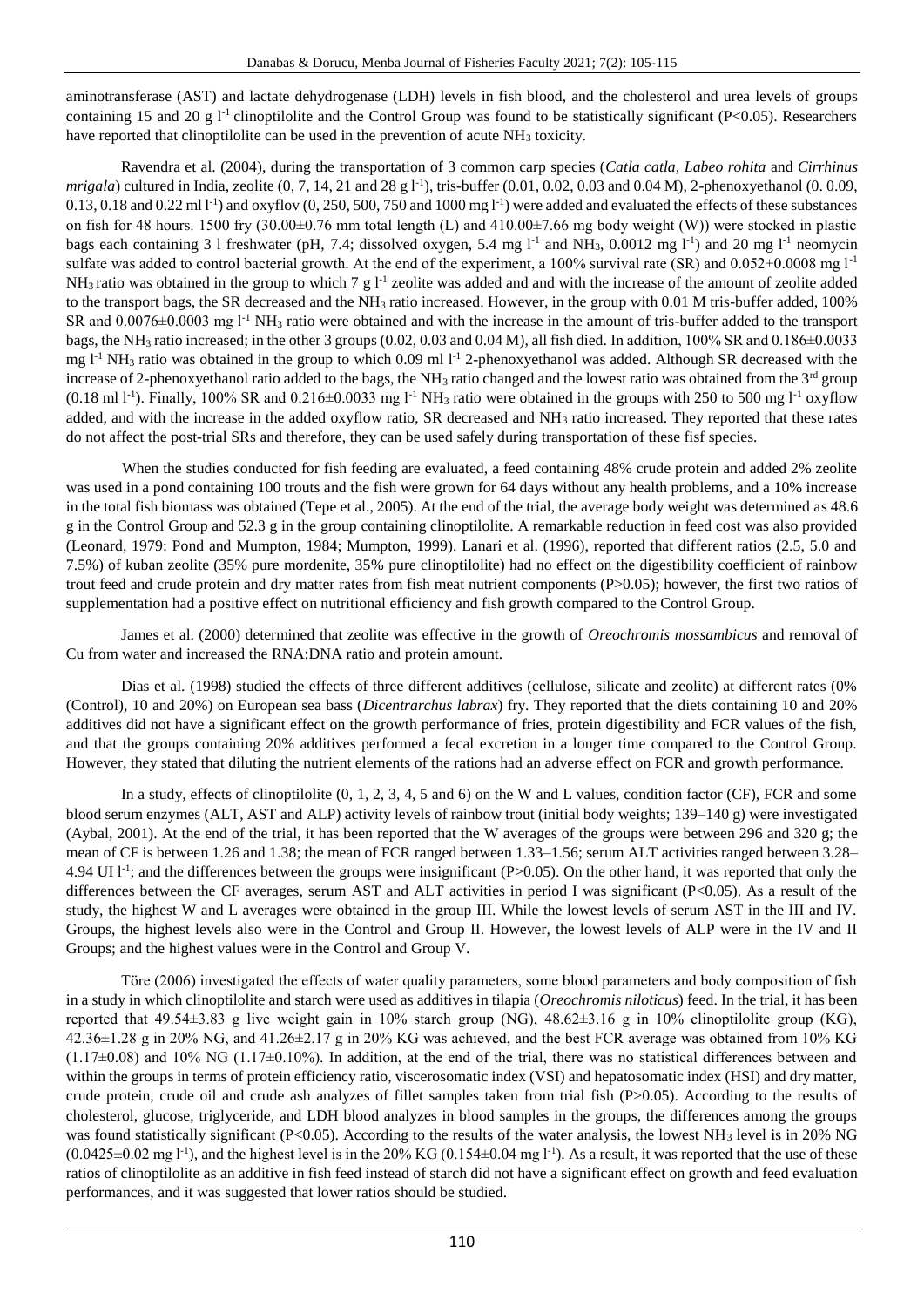The efficiency of chelating zeolite to counteract the toxicity of two levels of ammonium chloride (18 and 1.8 mg NH<sup>4</sup>cl/l) was evaluated in the culture of Nile tilapia (*O. niloticus*). In this research, the addition of zeolite to ammonia in a contaminated medium is recommended to reduce ammonia concentration in aquaculture, improve growth performance and physiological function and activities in fish (Shalaby et al., 2021). However, in Nile tilapia, it was indicated that zeolite can improve the growth performance and increases fish resistance to undesired effects associated with Pb toxicity (Abbas et al., 2021). The substitution of natural zeolite (1, 3 and 5%) in Nile tilapia (*Oreochromis niloticus*) was decreased (P< 0.05) the amount of food per animal (9.08 to 6.50 g) and intake protein (2.95 a 2.09 g). It was proposed to continue researchers with zeolite as partial replacement of protein raw matters in tilapias feed (Llanes and Castro, 2020).

Kanyılmaz (2008) examined the effects of different ratios of clinoptilolite (0% (control) 1, 2, 3 and 4) in the common carp (*Cyprinus carpio* L., 1758) with an initial body weight average of 15.09±0.02 g on growth, body composition, some blood parameters, and intestinal mucosal morphology. In the study, W means of the groups were 73.01±2.68 g, 68.93±2.43 g, 72.51 $\pm$ 5.01 g, 69.82 $\pm$ 5.29 g, and 72.10 $\pm$ 3.28 g, respectively, while the means of FCR were found 1.75 $\pm$ 0.01, 1.82 $\pm$ 0.04, 1.74±0.05, 1.83±0.07 and 1.76±0.04, respectively. In the trial, it was reported that clinoptilolite had no effect on the W increase, feed consumption, FCR, specific growth rate (SGR), protein efficiency ratio, VSI, carcass yield, CF, crude protein, dry matter, fat and raw ash values; and also on the intestinal surface area and the length of the digestive tract according to the findings obtained from histological examinations of samples taken from small and large intestines (P>0.05). However, according to the results of the blood analysis, it was reported that the glucose and blood urea nitrogen levels decreased, the hemoglobin level increased (P<0.05) and the cholesterol level remained unchanged (P>0.05).

Danabas (2009) was applied the zeolite (clinoptilolite) into the pond water (E1) (0 (Control), 1, 2 and 3 g  $l<sup>-1</sup>$  ratios) and into the feed (E2) (0 (Control), 1, 2 and 3%) of rainbow trout (*Oncorhynchus mykiss*) (20.8984±0.564 g and 12.8263±0.122 cm). It was evaluated in E1, its effects on some water parameters and fish growth, and on the fish growth and body composition in E2. In E1, it was determined that the clinoptilolite ratios applied to the pond water did not affect the water and growth parameters (P>0.05). In E2, clinoptilolite added to the feed increased W, L, daily live weight gain (DLWG), SGR, SR, crude protein, dry matter and raw ash values (P<0.05); decreased the FCR and VSI (P<0.05); however, it did not affect CF, HSI, gonadosomatic index (GSI) and lipid values (P>0.05). According to these results, it was concluded that adding 1% clinoptilolite to feeds of this size of rainbow trout fry is beneficial.

Both inside and outside of the filter, the effects of zeolite on water quality and the growth of electric blue hap (*Sciaenochromis ahli*) were investigated for 3 months (Öz et al., 2021). They determined some statistically insignificant differences between weight gain, specific growth rate and feed conversion ratio (P>0.05) and it was suggested that low ratios as 0.35 g  $1<sup>-1</sup>$  of zeolite may be used in tulle bags on floor or inside the filter to prevent ammonia rising to high concentrations.

Surmeli et al. (2020) was carried out the zeolite as feed additive (1 and 2%) to juvenile carp species (*Cyprinus carpio*). The comparative analysis of the results obtained for the morpho-productive characters (live weight, total length and maximum body height) revealed that the group fed with 2% clinoptilolite additive feed, obtained the best performances. Clinoptilolite in feed has contributed at maintaining favorable media conditions for the growth and development of fish from the controlled systems used.

Güler and Ucar (2020) fed the rainbow trout (*Oncorhynchus mykiss*) with feeds containing zeolite (1, 3 and 5%) for three months to evaluate fish growth parameters and hematological indices. The changes in growth parameters were determined (P>0.05), and different ratios of zeolite added diets were found to cause a change in the blood indices, of which WBC, ESR and MCV values were statistically significant ( $p < 0.05$ ).

Tekeşoğlu and Ergun (2021) performed to evaluate the effects of clinoptilolite on the growth performance and some biochemical blood parameters in juvenile rainbow trout (*Onchorynchus mykiss*). 0.5% zeolite showed the best results in final body weight, weight gain, specific growth rate, feed intake, feed conversion rate, and protein efficiency while 2.5% zeolite has negative effects. However, in terms of blood parameters, all the groups had similar values with no significance  $(p>0.05)$ compared to the control group. They stated that limited usage of clinoptilolite in rainbow trout diets (no higher than 1% in diets) might have beneficial effects on growth parameters.

It is stated that 75% of the total zeolite reserves in the world are found in Turkey. The Western Anatolia Region is rich in clinoptilolite deposits. The most important reserves of clinoptilolite in Turkey are Manisa-Gördes and Balıkesir-Bigadiç basins, with estimated reserves of 20 million tons and 500 million tons, respectively. Other basins for clinoptilolite with total reserves of 50 billion tons are in Emet-Yukarı Yoncaağaç, Kütahya-Şaphane, Gediz-Hisarcık, İzmir-Urla, Tuzköy-Kayseri and Amasya-Doğantepe. The country with the highest production is China (70% of the total production - 1.75 to 2.25 Mt). Turkey is only in the 4th place with a production of 100000 tons (Bahaallddin, 2010). In Turkey, on the other hand, billions of tons of zeolite have been revealed, and it has been determined that mostly clinoptilolite type zeolites are concentrated in the deposits in Ankara-Polatli-Mulk-Oglakci Region and Bigadic, Saphane, Gediz, Emet, Gordes Regions. It is one of the most important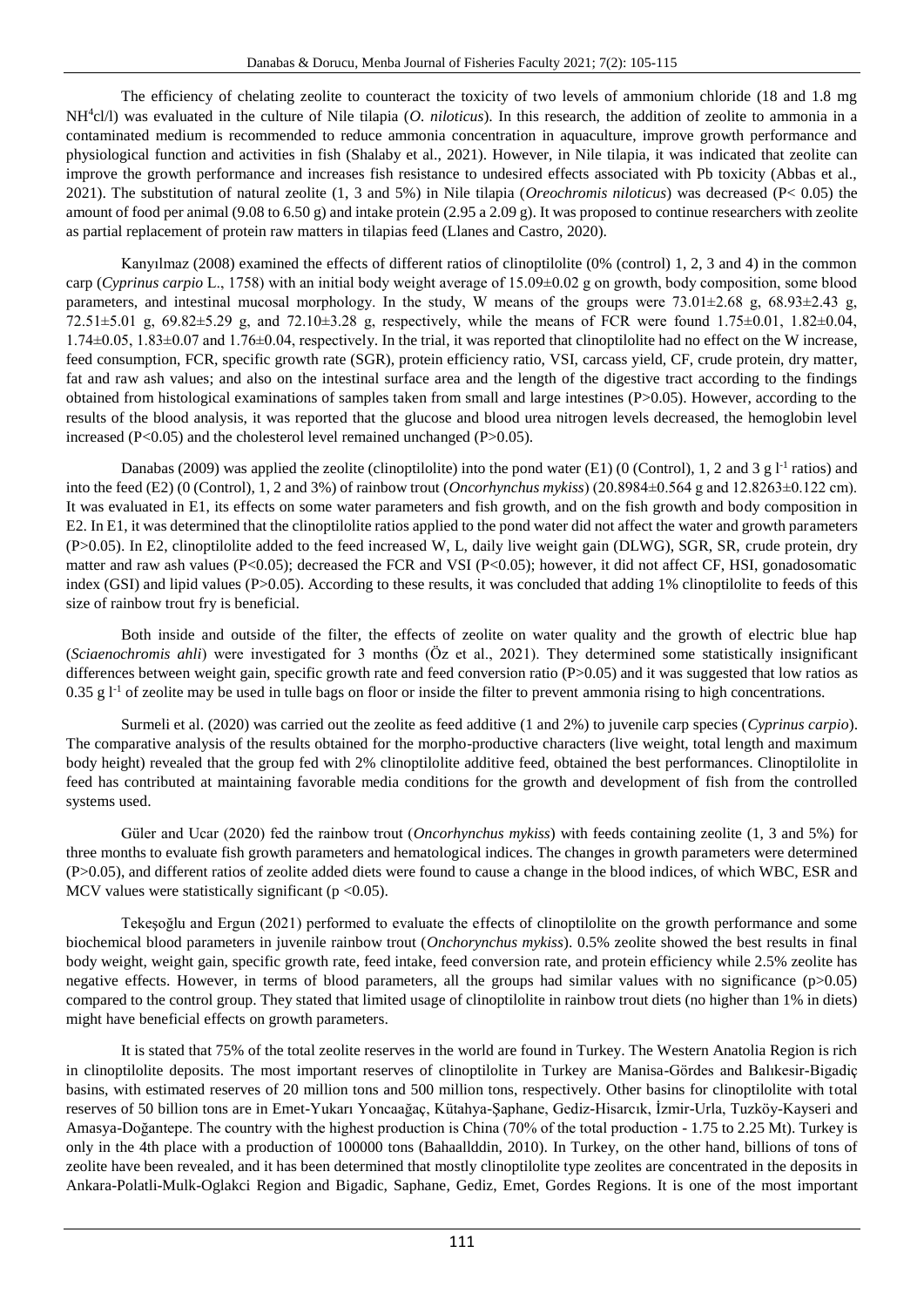manufacturers in the world. The price of the zeolite produced in Turkey is quite reasonable (15900 TL / 25 t). With the studies summarized above, the importance and potential of zeolite use in the aquaculture sector is evident.

Water quality is also very important in aquaculture as well as in all animal farming. Guo et al. (2013) in swine culture, Markou et al. (2014) and Markou et al. (2015) in the production of phytoplankton and cyanobacteria. reported that the using of the zeolite varieties was effective in removing ammonia from the culture environment. Skleničková et al. (2020) in the koi breeding environment; Yu et al. (2020) in the aquaculture environment; Aksu (2016) in the crayfish culture environment; and Peyghan and Azary-Takamy (2002) in improving the water quality in carp ponds, reported that the addition of zeolite gave positive results. Kaiser et al. (2006) in the transplant of *Haplochromis obliquidens* and Ravendra et al. (2004) in the transportation of common carp species, stated that positive results were obtained with the supplementation of zeolite. Dias et al. (1998) in European sea bass (*Dicentrarchus labrax*) fry; Aybal (2001), Danabas (2009), Güler and Ucar (2020) and Tekeşoğlu and Ergun (2021) in the rainbow trout (*Oncorhynchus mykiss*) culture; Töre (2006), Shalaby et al. (2021), Abbas et al. (2021) and Llanes and Castro (2020) in the tilapia species culture; Kanyılmaz (2008) and Surmeli et al. (2020) in the carp (*Cyprinus carpio*) culture; and Öz et al. (2021) in the water quality and growth parameters of electric blue hap (*Sciaenochromis ahli*) reported to provide more positive parameters with addition of different zeolite rates. Zeolites have given very effective results for purposes such as increasing of the fish growth parameters, because of controlling pollution in ponds in the aquaculture sector, of removing nitrogenous compounds from hatchery, fish transport and aquarium water, of increasing ambient oxygen in aquarium and fish transport, and of using them as feed additives. In addition, it has been considered that it will give very useful results in overcoming the problem of feed raw material and cost, which is the main problem of fish culture.

In conclusion, we believe it will also contribute that as a local and natural product, the use of zeolites produced in Turkey country as a feed additive in the aquaculture sector will contribute to the production of fish with lower costs, as well as to the development of 2 different sectors (aquaculture and mining) in interaction with each other.

## **COMPLIANCE WITH ETHICAL STANDARDS**

#### **Authors' contributions**

Author DD had the first idea and the design of the study, He wrote the first draft of the manuscript, MD improved the final version of manuscript. All authors read and approved the final manuscript.

#### **Conflict of interest**

The authors declare that there is no conflict of interest.

## **Statement on the welfare of animals**

This manuscript is a review. So, for this type of study, formal consent is not required.

## **Statement of human rights**

For this type of study, formal consent is not required.

## **REFERENCES**

- Abbas, W. T., Ali, S. E., Melegy, A. A. & Gamil, A. A. A. (2021). Fish diet supplemented with Yemeni Zeolite improves growth performance and reduces lead toxicity in Nile tilapia (*Oreochromis niloticus*). Aquaculture Research, 52: 6678–6688, DOI: 10.1111/are.15537.
- Aksu, Ö. (2016). Farklı zeolit miktarlarının kerevit (*Astacus leptodactylus* Eschscholtz, 1823) yetiştiriciliğinde bazı su kalite parametreleri ve ölüm oranları üzerine etkileri. Munzur Üniversitesi, Fen Bilimleri Enstitüsü, Su Ürünleri Anabilim Dalı, Yüksek Lisans Tezi, Tunceli, Türkiye, 34s.
- Alp, E. (2005). Aromatik bileşiklerin zeolit katalizörler üzerinde transalkilasyonu ve disproporsiyonu. Ankara Üniversitesi, Fen Bilimleri Enstitüsü Kimya Mühendisliği Anabilim Dalı, Yüksek Lisans Tezi, Ankara, Türkiye, 155s.
- Anonymous I (2006). Zeolit nedir? Retrieved on 2020 from http://www.zeoliteproducer. com/rotamintr.html.
- Anonymous II (2006). Natural zeolites- potential and applications. Retrieved on 2020 from [http://www.techno-preeur.net/new](http://www.techno-preeur.net/new-timeis/ScienceTechMag/feb04/naturalzeolites)[timeis/ScienceTechMag/feb04/naturalzeolites.](http://www.techno-preeur.net/new-timeis/ScienceTechMag/feb04/naturalzeolites) htm.
- Anonymous III (2002). Erionite. Retrieved on 2020 from [Http://ntp.niehs.nih.gov/ntp/roc/elevent/profiles/s083erio.pdf.](http://ntp.niehs.nih.gov/ntp/roc/elevent/profiles/s083erio.pdf) CAS No. 66733-21-9.

Anonymous IV (2005). Zeolit nedir? Retrieved on 2020 from [http://www.teknomin.com.tr/turkçe/ zeolit\\_ b.html.](http://www.teknomin.com.tr/turkçe/%20zeolit_%20b.html)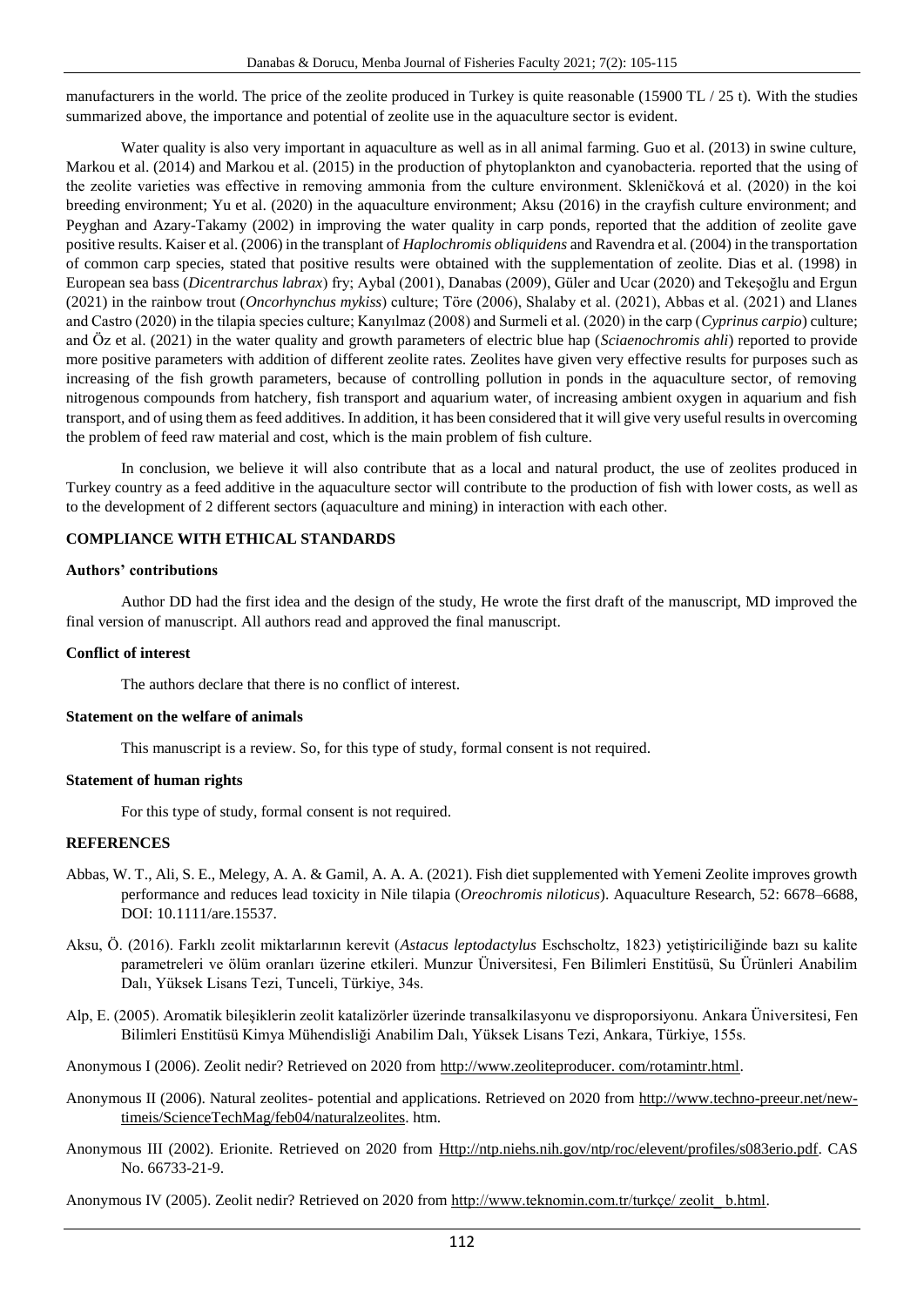Anonymous V (2004). ZEO-ACTIVE zeolite for aquaculture. Retrieved on 2020 from [http://www.nusagri.com/index\\_files7pages749.htm.](http://www.nusagri.com/index_files7pages749.htm)

Anonymous VI (2006). Retrieved on 2020 from [http://www.zeolitenutrient.com.](http://www.zeolitenutrient.com/)

Anonymous VII (2006). Retrieved on 2020 from [http://www.bearriverzeolite.com.](http://www.bearriverzeolite.com/)

Anonymous VIII (2000). Aquaculture. Retrieved on 2020 from [http://www.gsaresources.com/aquacult.htm.](http://www.gsaresources.com/aquacult.htm)

Anonymous IX (2006). Overview. Retrieved on 2020 from [http://www.wernersponds.com/zeolite.html.](http://www.wernersponds.com/zeolite.html)

Anonymous X (2006). Industrial. Retrieved on 2020 from [http://zeolite.ca/Aquaculture.htm.](http://zeolite.ca/Aquaculture.htm)

Anonymous XI (2006). Zeolites in aquaculture. Retrieved on 2020 from [http://www.zeolitepruducer.com/aquaculture.htm.](http://www.zeolitepruducer.com/aquaculture.htm)

- Anonymous XII (2006). Use of clinoptilolite zeolites for ammonia-N transfer and retention in integrated aquaculture systems and for improving pond water quality before discharge. Retrieved on 2020 from [http://pdacrsp.oregonstate.edu/pubsworkplns/ wp10/10ATR5. html.](http://pdacrsp.oregonstate.edu/pubsworkplns/%20wp10/10ATR5.%20html)
- Aybal, N. Ö. (2001). Klinoptilolitin gökkuşağı alabalığı (*Oncorhynchus mykiss*) yemlerinde yem katkı maddesi olarak kullanımı. Süleyman Demirel Üniversitesi, Fen Bilimleri Enstitüsü, Su Ürünleri Anabilim Dalı, Yüksek Lisans Tezi, Isparta, Türkiye, 56s.
- Bahaallddin, A. D. H. (2010). Ammonium and lead exchange in clinoptilolite zeolite column. Middle East Technical University, The Graduate School of Natural and Applied Sciences, Chemical Engineering, The Degree of Master of Science. Ankara, 171s.
- Bish, D. L., Vaniman D. T., Chipera, S. J. & Carey, J. W. (2003). The distribution of zeolites and their effects on the performance of a nuclear waste repository at Yucca Mountain, Nevada, USA. American Mineralogist, 88: 1889-1902.
- Chowdhury, S., Khan, N., Kim, G. H., Harris, J., Longhurst, P. & Bolan, N. S. (2016). Zeolite for nutrient stripping from farm effluents. Environmental Materials and Waste (Editors; Prasad, M. N. V. and Shih, K.) 569–589. Akademic Press, Elsevier, doi10.1016b978-0-12-803837-6.00022-6.
- Danabaş, D. (2009). Farklı oranlardaki zeolit (klinoptilolit)'in bazı su parametreleri ile gökkuşağı alabalığı (*Oncorhynchus mykiss* Walbaum, 1792)'nın gelişimi ve vücut kompozisyonuna etkileri. Çukurova Üniversitesi, Fen Bilimleri Enstitüsü, Su Ürünleri Anabilim Dalı, Doktora Tezi, Adana, Türkiye, 82s.
- Danabaş, D. & Altun T. (2009). Farklı oranlarda havuz suyuna katılan zeolit (klinoptilolit)'in bazı su parametreleri ile gökkuşağı alabalığı (*Oncorhynchus mykiss* Walbaum, 1792)'nın gelişimi ve büyüme parametreleri üzerine etkileri. Ulusal Su Günleri 2009, 29 Eylül-1 Ekim, Sayfa No: 76, Elazığ.
- Danabas, D. & Altun, T. (2011). Effects of zeolite (clinoptilolite) on some water and growth parameters of rainbow trout (*Oncorhynchus mykiss* Walbaum, 1792). Digest Journal of Nanomaterials and Biostructures, 6 (3): 1111-1116.
- Dias, J., Huelvan, C., Dinis, M. T. & Metailler, R. (1998). Influence of dietary bulk agents (silica, cellulose and natural zeolite) on protein digestibility, growth, feed intake and trakit in european seabass (*Dicentrarchus labrax*) juveniles. Aquatic Living Resource, 11 (4): 219-226.
- Dryden, H. T. & Weatherley, L. R. (1989). Aquaculture water treatment by ion exchange: Continuous ammonium ion removal with clinoptilolite. Aquacultural Engineering, 8(2): 109-126.
- Dyer, A. & White, K. J. (1999). Cation diffusion in the natural zeolite (clinoptilolite). Science Research Institute, Chemistry Division, Cockcroft Building, University of Salford, UK, Thermochimicia Acta, p. 341-348.
- Elekoglu, H. & Yalcin, H. (2005). Use of natural zeolite-supplemented litter increased broiler production. South African Journal of Animal Science, 35(2): 90-97.
- Erdoğan, B., Dikmen, G. & Alver, Ö. (2019). The analyses of the effect of heat treatment on the structural properties of zeolites from Turkey using FT-IR, MAS NMR and XRD methods. Eskişehir Technical University Journal of Science and Technology A- Applied Sciences and Engineering, 20(4): 474-480, Doi: 10.18038/Estubtda.519641.
- Glisic, I. P., Milosevic, T. M., Glisic, I. S. & Milosevic, N. T. (2008). The Effect of natural zeolites and organic fertilisers on the characteristics of degraded soils and yield of crops grown in Western Serbia. Land Degradation & Development, DOI: 10.1002/ldr.875, John Wiley & Sons, Ltd., p8.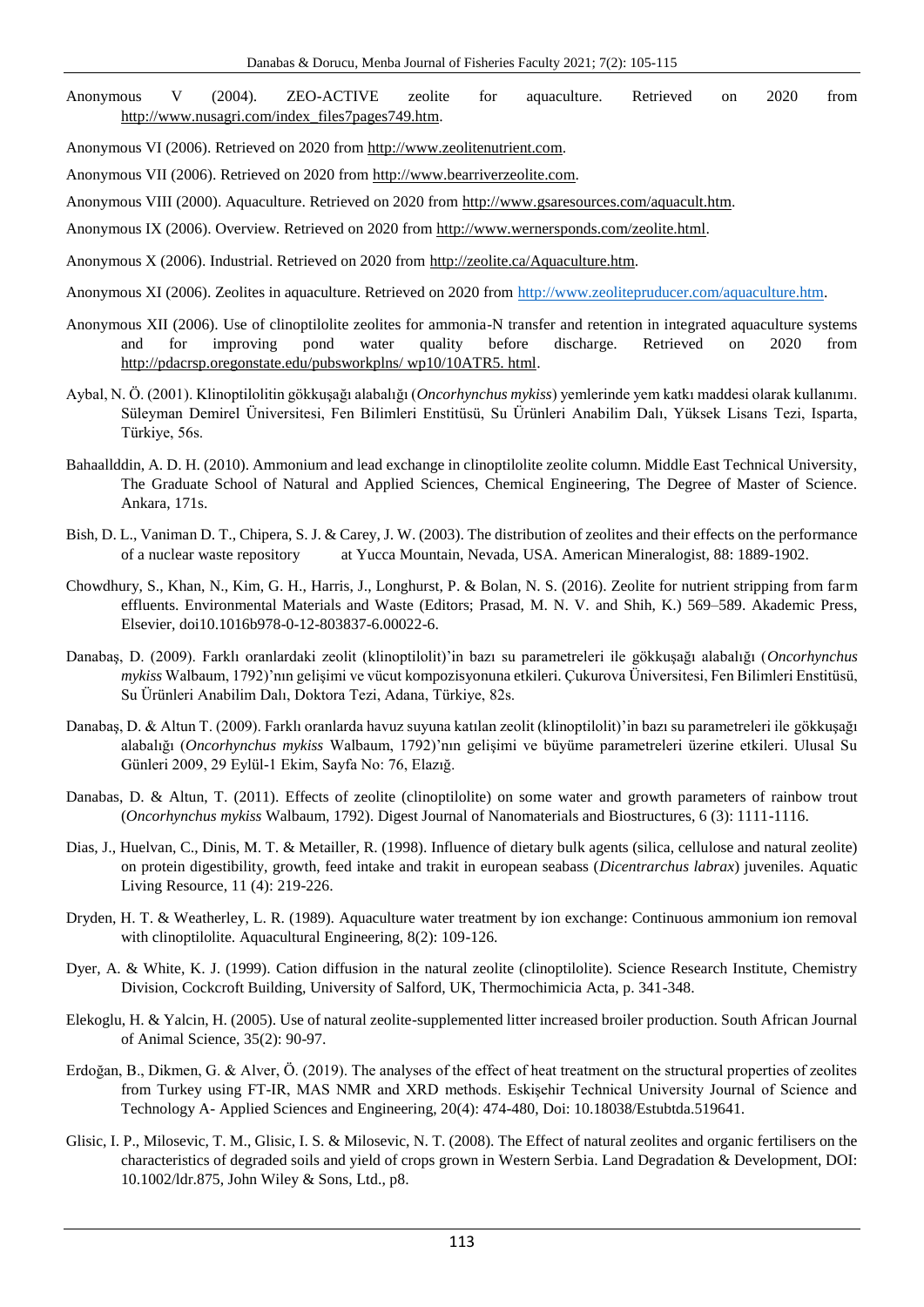- Guo, J., Yang, C. & Zeng, G. (2013). Treatment of swine wastewater using chemically modified zeolite and bioflocculant from activated sludge. Bioresource Technology, 143: 289-297.
- Gülen, J., Zorbay, F. & Arslan, S. (2012). Zeolitler ve kullanım alanları. Karaelmas Science and Engineering Journal / Karaelmas Fen ve Mühendislik Dergisi, 2(1): 63-68.
- Güler, A. & Uçar, A. (2020). Effects of zeolite on growth and hematology of rainbow trout (*Oncorhynchus mykiss*) kept at low temperatures. Iranian Journal of Fisheries Sciences, 19(5): 2354-2365, Doi: 10.22092/ijfs.2018.117874.
- Hargreaves, J. A. & Tucker, C. S. (2004). Managing ammonia in fish ponds. Southern Regional Aquaculture Center, SRAC Publication No:4603.
- Jain, S. K. (1999). Protective role of zeolite on short- and long-term lead toxicity in the fish (*Heteropneustes fossilis*). Chemosphere, 39(2): 247-251.
- James, R., Sampath, K. & Selvamani, P. (2000). Effect of ion-exchanging agent, zeolite on removal of copper in water and improvement of growth in *Oreochromis mossambicus* (Peters). Asian Fisheries Society, 13(4).
- Kaiser, H., Brill, G., Cahill, J., Collett, P., Czypionka, K., Green, A., Orr, K., Pattrick, P., Scheepers, R., Stonier, T., Whitehead, M. A. & Yearsley, Y. (2006). Testing clove oil as an anaesthetic for long-distance transport of live fish: The case of the Lake Victoria Cichlid *Haplochromis obliquidens*. J. Appl. Ichthyol, 22: 510-514.
- Kanyılmaz, M. (2008). Sazan yemlerine (*Cyprinus carpio* L., 1758) farklı oranlarda zeolit (klinoptilolit) katkısının büyüme, vücut kompozisyonu, bazı kan parametreleri ve bağırsak mukoza morfolojisi üzerine etkileri. Çukurova Üniversitesi, Fen Bilimleri Enstitüsü, Su Ürünleri Anabilim Dalı, Yüksek Lisans Tezi, Adana, Türkiye, 51s.
- Kibaroğlu, U. (2008). Zeolitlerin endüstriyel kullanımı. Karaelmas Üniversitesi Maden Mühendisliği Bölümü, Zonguldak, 44s.
- Lanari, D., Agaro, E. D. & Turri, C. (1996). Use of cuban zeolite in trout diets. Rivista Italiana Di Acquacoltura, 31: 23-33.
- Leung, S. (2004). The effect of clinoptilolite properties and supplementation levels on swine performance. Department of Bioresource Engineering, McGill University, Montreal.
- Leung, S., Barrington, S., Wan, Y., Zhao, X. & El-Husseini, B. (2007). Zeolite (clinoptilolite) as feed additive to reduce manure mineral content. Bioresource Technology, 98 (17): 3309-3316.
- Llanes, J. & Castro, M. (2020). Substitution of commercial feed for natural zeolite in Nile tilapias GIFT (*Oreochromis niloticus*). Cuban Journal of Agricultural Science, 54(3): 387-394.
- Markou, G., Depraetere, O., Vandamme, D. & Muylaert, K. (2015). Cultivation of *Chlorella vulgaris* and *Arthrospira platensis* with recovered phosphorus from wastewater by means of zeolite sorption. International Journal of Molecular Sciences, 16: 4250-4264.
- Markou, G., Vandamme, D. & Muylaert, K. (2014). Using natural zeolite for ammonia sorption from wastewater and as nitrogen releaser for the cultivation of *Arthrospira platensis*. Bioresource Technology, 155: 373-378.
- Mumpton, F. A. (1999). La roca magica: Uses of natural zeolites in agriculture andindustry. Proceedings of the National Academy of Sciences of the United States of America, 96(7): 3463-3470.
- Örgev, C. & İnanç, İ. (2004). Doğal zeolitin doğal kaynak sularında ph, iletkenlik ve sertlik özelliklerinin düzenleyicisi olarak kullanımı. Biyomedikal Mühendisliği Ulusal Toplantısı (BİYOMUT), İstanbul.
- Öz, M., Şahin, D., Karslı, Z., Aral, O. & Bahtiyar, M. (2021). Investigation of zeolite (Clinoptilolite) use as aquarium filtration material of electric blue hap (*Sciaenochromis ahli*). Marine Science and Technology Bulletin, 10(2): 207-212. https://doi.org/10.33714/masteb.895198.
- Paul, D. & Hall, S. G. (2021). Biochar and zeolite as alternative biofilter media for denitrification of aquaculture effluents. Water 13: 2703, https://doi.org/10.3390/ w13192703.
- Peyghan, R. & Azary-Takamy, G. (2002). Histopathological, serum enzyme, cholesterol and urea changes in experimental acute toxicity of ammonia in common carp, *Cyprinus carpio* and use of natural zeolite for prevention. Aquaculture International, 10: 317-325.
- Pond, W. G. & Mumpton, F. A. (1984). Use of natural zeolites in agriculture and aquaculture. Zeo-Agriculture, Colorado, p. 3- 27.